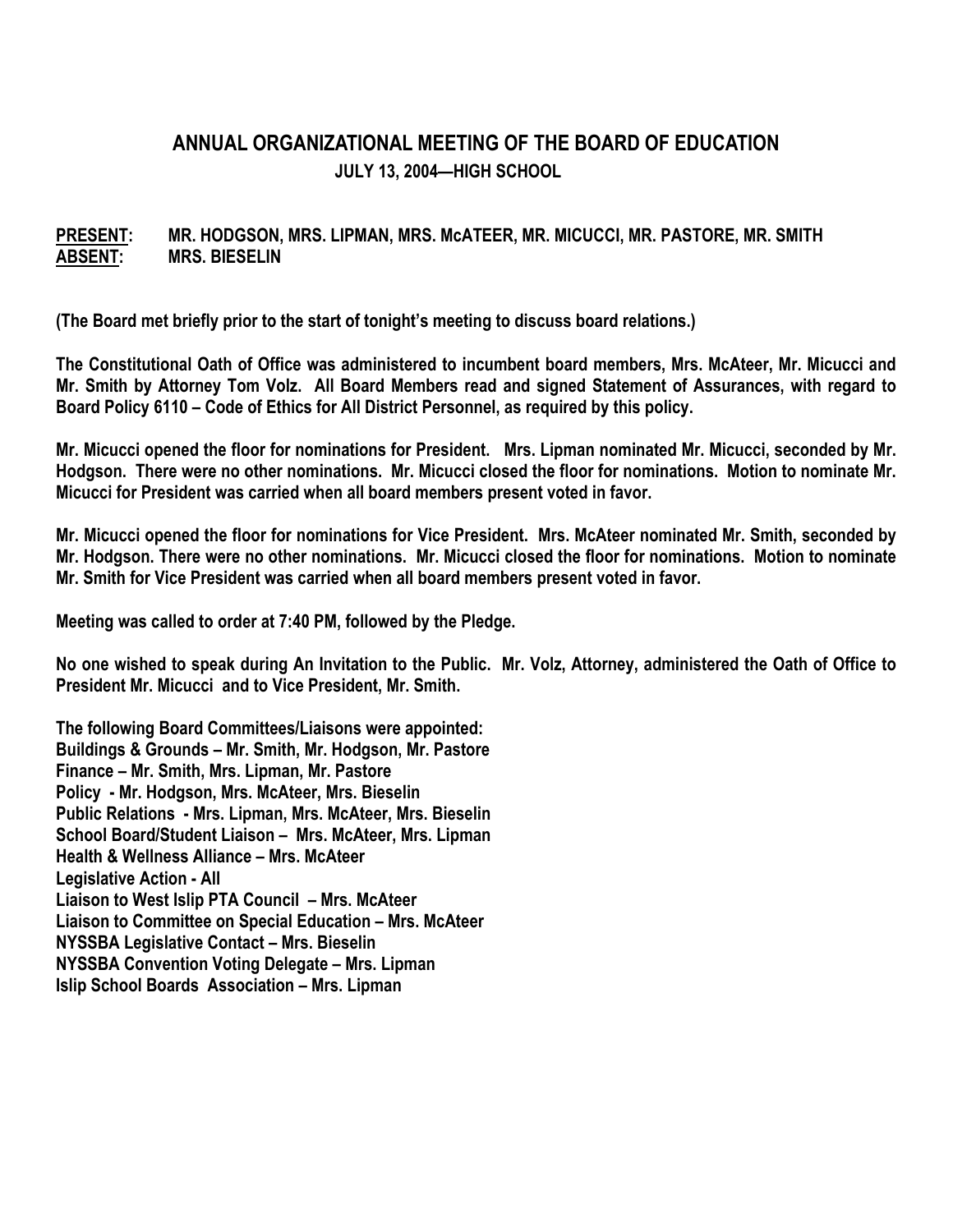**Page 2 – Organizational Meeting – July 13, 2004** 

**Motion was made by Mr. Hodgson, seconded by Mr. Smith and carried when all board members present voted in favor to appoint CAROLYN J. CROSS as DISTRICT CLERK for the 2004-05 school year.** 

**Motion was made by Mr. Hodgson, seconded by Mr. Smith and carried when all board members present voted in favor to appoint JUNE MELLON as DISTRICT TREASURER for the 2004-05 school year.** 

**Motion was made by Mrs. Lipman, seconded by Mr. Smith and carried when all board members present voted in favor to appoint BOARD OF REGISTRATION, 2004-05 SCHOOL YEAR: LAURALEE BENNETT, ANNE KUHLWILM, DOROTHY NICHOLL, VIRGINIA JONES, and alternates Kelly Cross, Helen Schick and Rhonda Rauch.** 

**Motion was made by Mrs. Lipman, seconded by Mr. Smith and carried when all board members present voted in favor to set amount of TREASURER'S BOND, 2004-05 school year, at \$1,000,000.** 

**Motion was made by Mr. Pastore, seconded by Mr. Smith and carried when all board members present voted in favor to appoint LISA KERR as PURCHASING AGENT for 2004-05 school year.** 

**Motion was made by Mrs. Lipman, seconded by Mrs. McAteer and carried when all board members present voted in favor to appoint JEANNE KOEPER as RECORDS ACCESS OFFICER for 2004-05 school year.** 

**Motion was made by Mr. Smith, seconded by Mrs. McAteer and carried when all board members present voted in favor to appoint MILLER LILLY and PEARCE LLP as DISTRICT AUDITORS for 2004-05 school year.** 

**Motion was made by Mr. Smith, seconded by Mrs. McAteer and carried when all board members present voted in favor to appoint GUERCIO AND GUERCIO as ATTORNEY/LEGAL OFFICER for District, 2004-05 school year.** 

**Motion was made by Mrs. McAteer, seconded by Mr. Hodgson and carried when all board members present voted in favor to appoint JOHN GRILLO as DISTRICT ARCHITECT for 2004-05 school year.** 

**Motion was made by Mrs. McAteer, seconded by Mrs. Lipman and carried when all board members present voted in favor to appoint CHIEF/SCHOOL PHYSICIANS for 2004-05 school year –Dr. Marc C. Cimmino, Chief School Physician; Dr. Robert Smolarz, Dr. Robert J. Maccone, Dr. Leonard P. Savino, L.. Atkinson, RPA, Dr. Jorge Monges, Dr. Paul Greenblatt, Dr. Costa Constantatos, Dr. Joseph Tommasino, RPA, Dr. Jennifer Mingione, Dr. Ira Woletsky.** 

**Motion was made by Mr. Smith, seconded by Mrs. McAteer and carried when all board members present voted in favor to approve NEWSPAPERS DESIGNATED TO CARRY LEGAL NOTICES for 2004-05 school year: THE BABYLON BEACON and NEWSDAY.** 

**Motion was made by Mr. Pastore, seconded by Mrs. McAteer and carried when all board members present voted in favor to approve DESIGNATED DEPOSITORIES for 2003-04 school year: FLEET BANK, CITIBANK, J.P. MORGAN CHASE, NORTH FORK BANK, BANK OF NEW YORK, CLASS (New York Cooperative Liquid Assets Securities System).**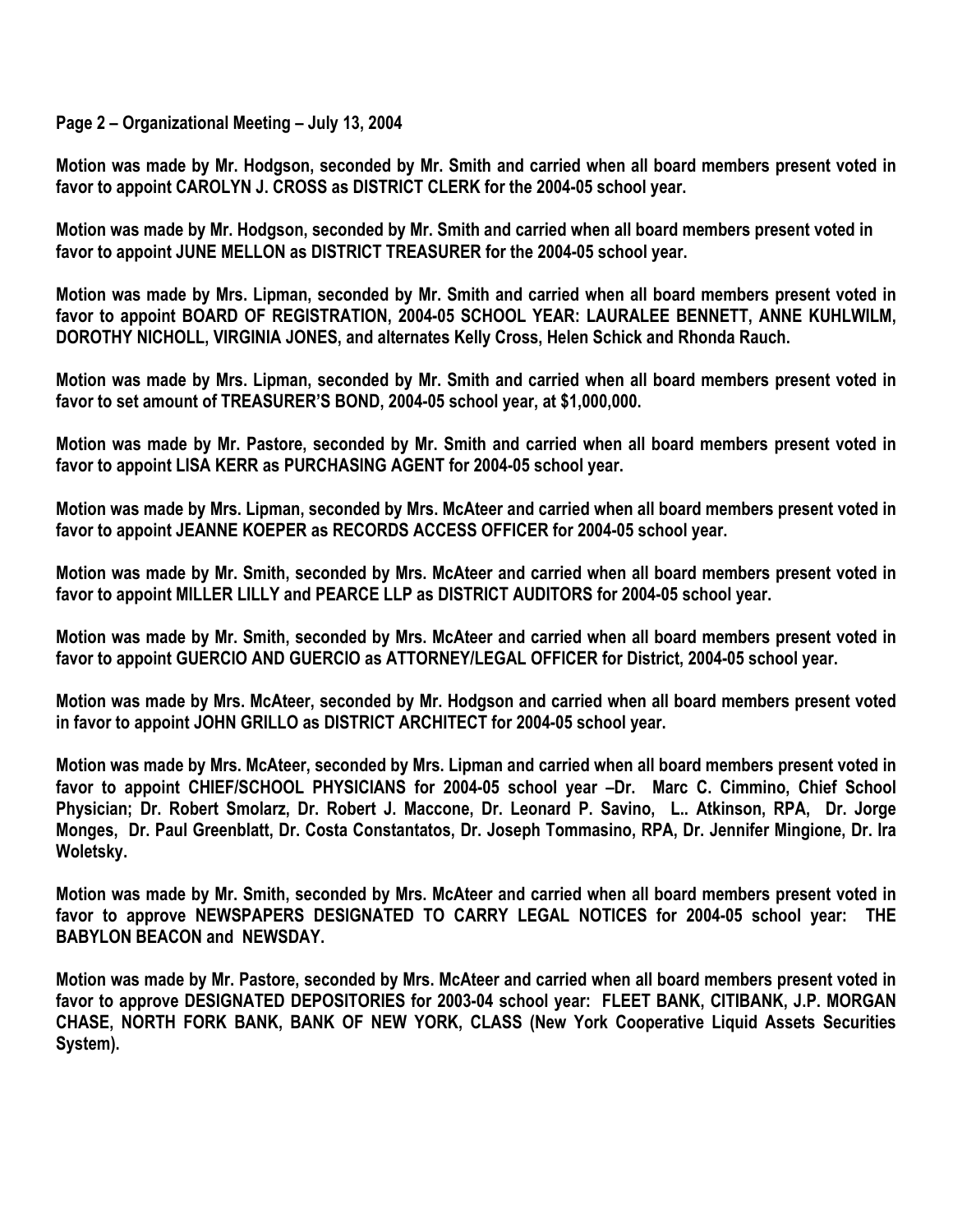## **Page 3 – Organizational Meeting – July 13, 2004**

**Motion was made by Mrs. Lipman, seconded by Mrs. McAteer and carried when all board members present voted in favor to approve 2004-05 COMMITTEE ON SPECIAL EDUCATION AND COMMITTEE ON PRE SCHOOL SPECIAL EDUCATION/Alternates/Secretaries (list attached).** 

**Motion was made by Mr. Smith, seconded by Mrs. McAteer and carried when all board members present voted in favor to approve reappointment of DISTRICT TEAM--NEW COMPACT FOR LEARNING 2004-05 COMMITTEE: Mrs. Maria Pecorale-Chamber of Commerce, Mrs. Colette Ribaudo-CSEA, Mr. Jerry Mangone-Local 424, High School Representative-PTA High School, Middle School Representative-PTA Middle School, Elementary Representative-PTA Elementary School, Student Senate President, Dr. Beth V. Blau-Superintendent, Mrs. Michelle D'Amour-WIASA-Elementary, Mr. Harold Anderson-WIASA-Middle School, Mr. Ken Hartill-WIASA-High School, Mr. William Sorrese-WITA Middle School, Mrs. Catherine Dolan-Stefanak-WITA Elementary, and Mr. Joseph Dixon-WITA-High School (PTA names for approval at a later date).** 

 **Motion was made by Mrs. McAteer, seconded by Mr. Smith to approve 2004-05 HEALTH AND WELLNESS ALLIANCE MEMBERS: Dr. Beth Blau, Sharon Bieselin, Angie Carpenter, Michelle Falco, Janice Farrell, Gale Feldman, Brian Ferruggiari, JoAnn Graceffo, Ken Hartill, JoAnn Hilbert, Linda E. Huber, Rich Ippoliti, Bernie Jones, Chris Kaigh, Barbara Keller, Karyn Kirschbaum, Fred Koelbel, Walter Lace, Nancy Lenz, Jack Maniscalco, Tricia Mileti, John Mullins, Phyllis Paladino, Maryanne Pfeiffer, Chris Pulitano, Ellen Quaglio, Peter J. Quinn, PO Al Ray, Denise Rubino, J. Wayne Shierant, George Smith, Karen Sossin, Marcia K. Spector, Victoria Spedale, Ronnie Stoll, Doug Sutherland, Debbie Vertovez, Jamie Winkler, Dick Zeitler, Dr. Marc Cimmino-Chief School Physician. Motion was amended by Mrs. Lipman, seconded by Mrs. McAteer and carried when all board members present voted in favor to approve motion with the addition of Mrs. McAteer's name and elimination of Mr. Smith's name.** 

**Motion was made by Mrs. Lipman, seconded by Mr. Smith and carried when all board members present voted in favor to approve the following resolution and appoint IMPARTIAL HEARING OFFICERS, 2004-05: WHEREAS, the Regulations of the Commissioner of Education, Subchapter P, Part 200, amended January 6, 2000, Section 200.2 (e) states that "the Board of Education or Trustees of each school district shall establish a list of: (1) the names and resumes of all impartial hearing officers who are (i) Certified by the Commissioner of Education pursuant to section 200.1(x)(2) of this part and; (ii) Available to serve in the district in hearings conducted pursuant to Education Law section 4404(1). Appointment of hearing officers pursuant to Education Law section 4404(1) shall be made only from such list and in accordance with the rotation selection process prescribed herein. Such names will be listed in alphabetical order. Selection from such list shall be made on a rotational basis beginning with the first name appearing after the hearing officer who last served or, in the event no hearing officer on the list has served, beginning with the first name appearing on such list. Should that hearing officer decline appointment, the board shall proceed through such list, offering appointment to each successive hearing officer whose name next appears on the list, until such appointment is accepted. The name of any newly certified hearing officer who is available to serve in the district shall be inserted into the list in alphabetical order. (List attached)** 

**Motion was made by Mr. Pastore, seconded by Mrs. McAteer and carried when all board members present voted in favor to approve list of DATES/BUILDING SITES FOR 2004-05 REGULAR MEETINGS AND PLANNING SESSION MEETINGS OF THE BOARD OF EDUCATION, as amended. (attached)** 

**Motion was made by Mrs. Lipman, seconded by Mr. Smith and carried when all board members present voted in favor to set DATE/TIME for WEST ISLIP HIGH SCHOOL COMMENCEMENT: Saturday, June 25, 2005 at 10:00 AM (alternate rain date/time: Sunday, June 26, 2005 at 2:00 PM.**